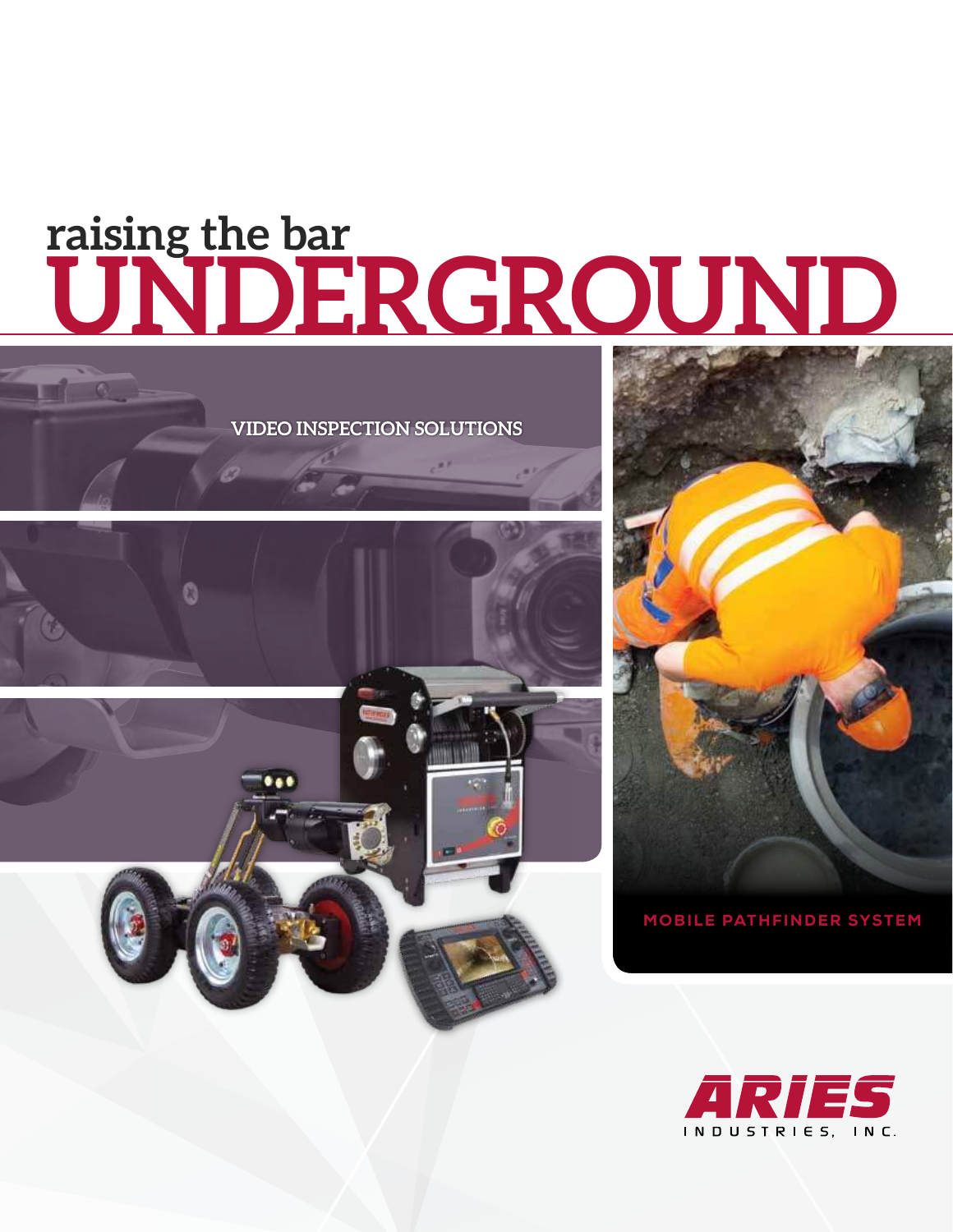## Aries Mobile Pathfinder System delivers the power of a fullyequipped inspection truck in a portable, easy-to-use system.

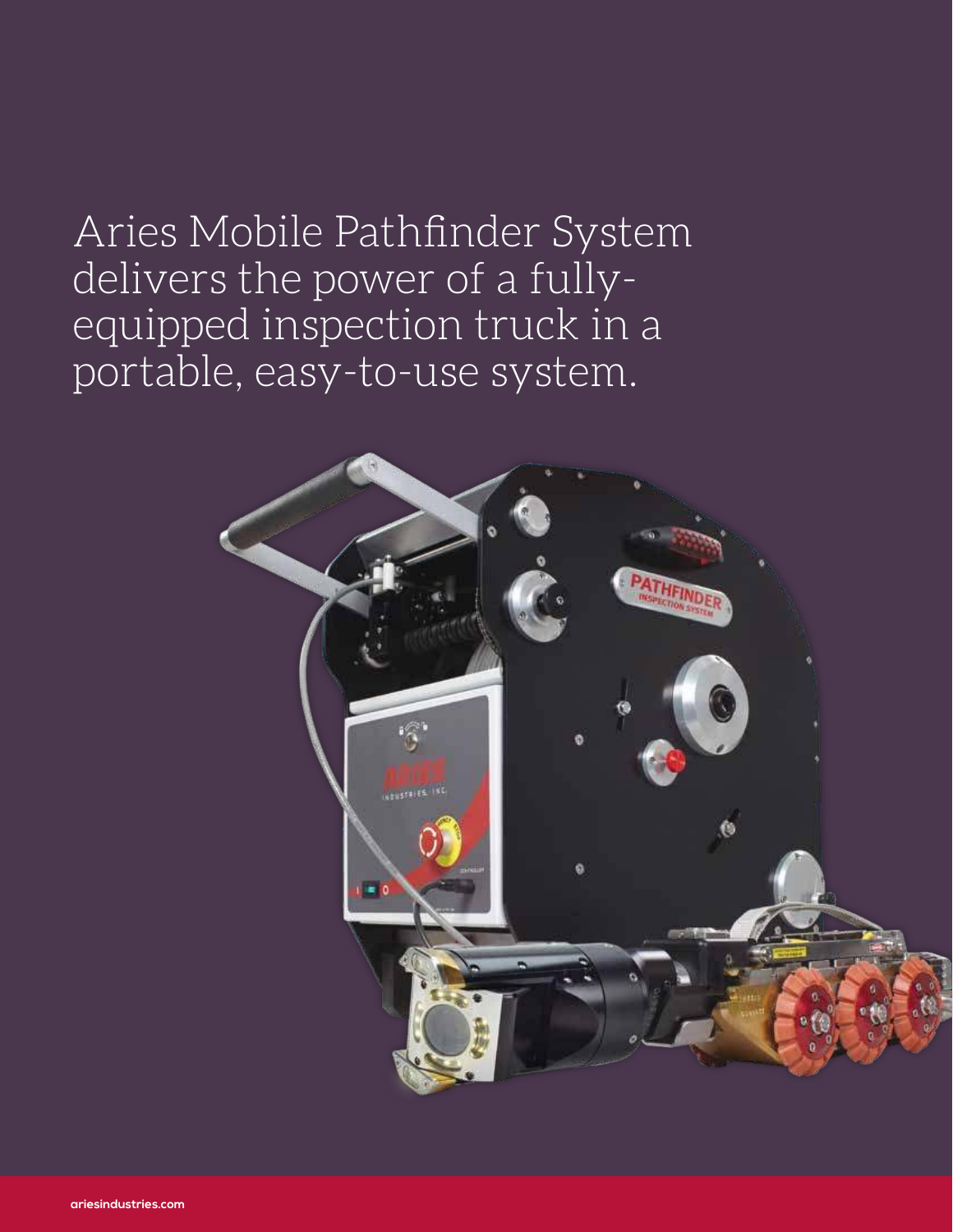

## **Mobile Pathfinder System**

**The Mobile Pathfinder System is a lightweight, portable system for accurately inspecting mainlines 6" or larger. It combines a powerful transporter, innovative camera, and lightweight reel, operated by our all-in-one remote control.** 

### Pathfinder Series Transporter

- Choose from three Pathfinder Series transporters to match pipe size
- Multiple wheel configurations to adapt to pipe conditions
- Rear-facing camera to monitor retrieval
- Camera lift for full view of the pipe

### WiperCam Pan & Tilt Camera

- 270° unobstructed viewing angle to view with-the-flow laterals and tractor wheels
- 360° camera head rotation for a full view of the pipe
- 120x zoom and high intensity LED lighting to capture pipe details
- Self-cleaning lens system and field replaceable wipers to maximize time in the pipe

### Reel

- Portable, lightweight reel to access hard-to-reach areas
- 1000' of low-friction, multi-conductor cable extends your reach

### All-In-One Remote Control

- Easy-to-use controller operates tractor, reel, and camera
- Hand-held or mounted on a desktop
- Includes monitor, internal digital video recorder and integrated overlay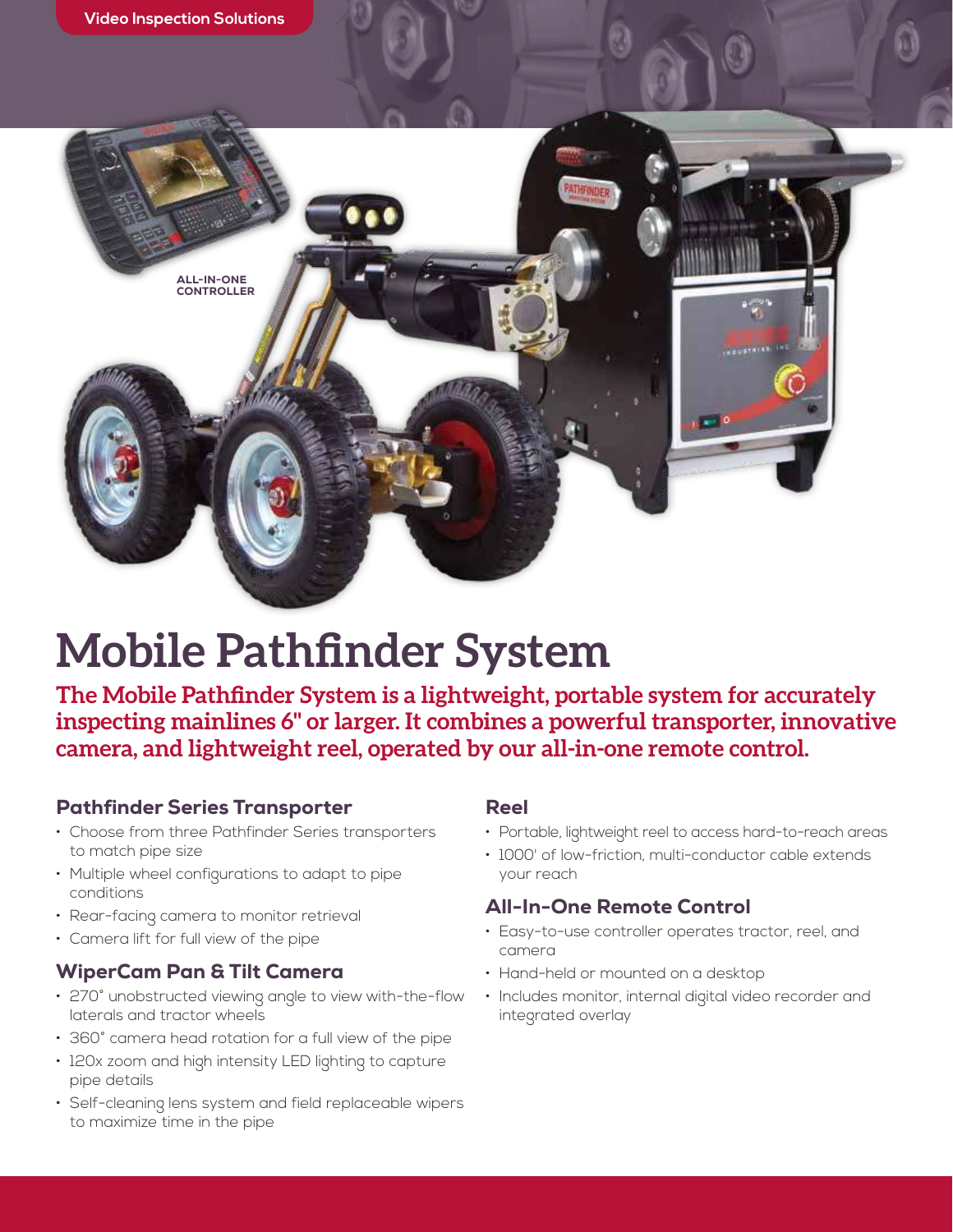# raising the bar<br>UNDERG

### **Pathfinder Series Transporters**

### **Easily navigate harsh pipe conditions.**

The Mobile Pathfinder System includes a steerable, self-propelled tractor from our Pathfinder Series. Our range of models, Large Line Kits and wheel sizes ensure you get the right tractor for any combination of distance, condition, and pipe size.

### **Models TR3300 / TR3320 / TR3400**

### All Models

- Works with Aries WiperCam Pan & Tilt camera
- Operates on Mobile Pathfinder PR3400 Reel
- Rear tip-up cable connection with secure twistlock mechanism
- Rear-viewing camera with LED lighting
- Available auxiliary high power detachable light head (optional)
- Single fastener mounting for fast tire size changes
- Six-wheel, steerable drive system to match pipe contours
- Continuous duty drive motors
- Operates in power forward, power reverse, steer-left, steer-right, and free wheel modes
- 512Hz sonde/locating beacon

### Pathfinder Model TR3300

- Operates in 6"-24" relined mainlines
- All gear-driven drive train powered by two independent, brushless motors
- Waterproof gel-filled circuit board cavity
- Manual camera-lift

### Pathfinder Model TR3320

- Operates in 6"-24" mainlines
- Large Line Kit for operation in pipes up to 36" and larger (optional)
- Electric 7.1" camera lift
- On-screen diagnostics monitor transporter conditions
- Sealed and pressurized motor and electronics compartments

### Pathfinder XL Model TR3400

- Operates in 8"-30" mainlines
- Large Line Kit for operation in pipes up to 60" (optional)
- Electric camera lift
- On-screen diagnostics monitor transporter conditions
- Sealed and pressurized motor and electronics compartments

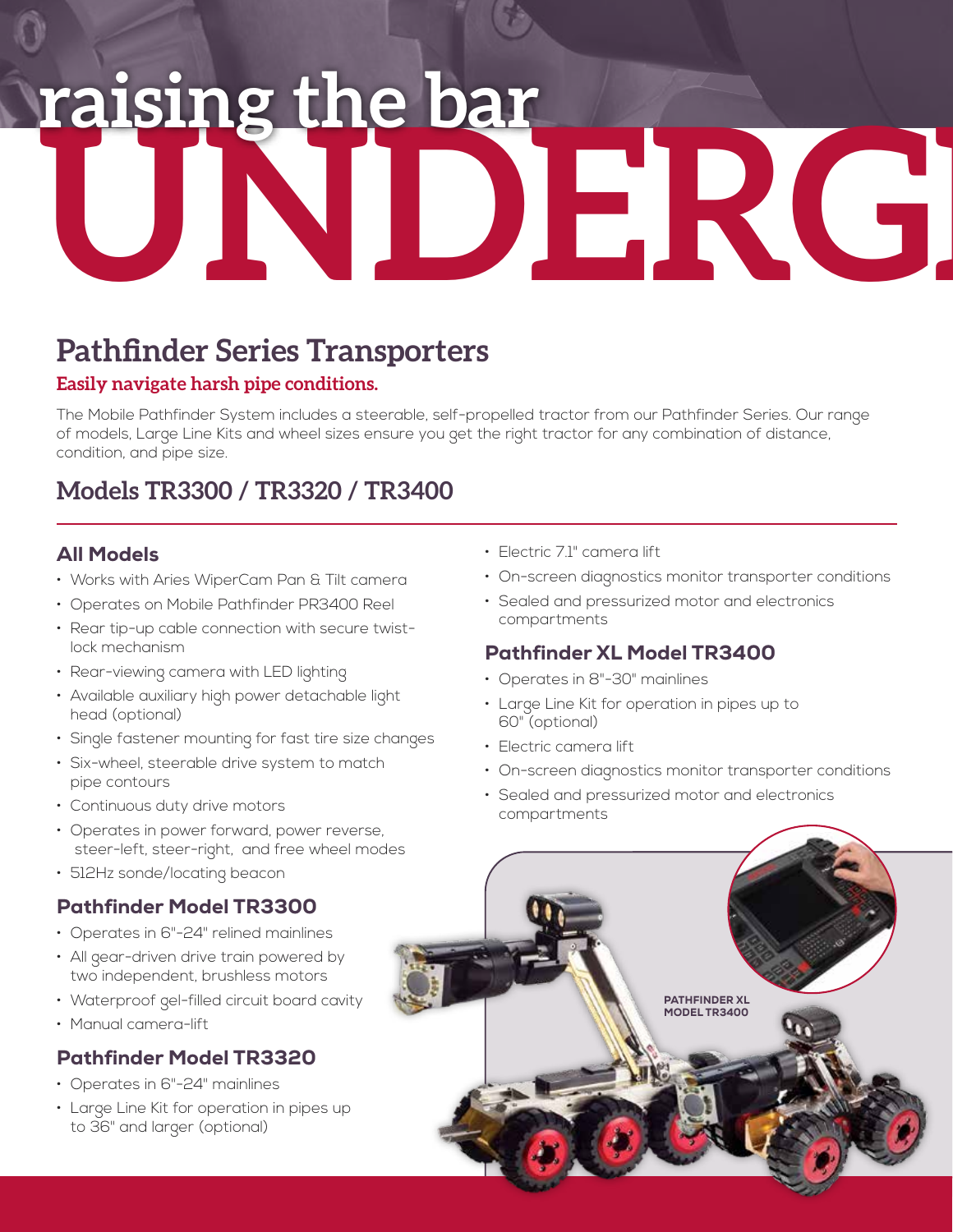## **GROUND**

## **WiperCam Pan & Tilt Camera**

### **Capture highly-detailed images.**

Inspections using the Mobile Pathfinder System are completed quickly and accurately because of our WiperCam Pan & Tilt zoom camera. Our innovative mainline zoom camera is equipped with a self-cleaning lens system and field replaceable wipers for more time in the pipe.

### Application

- For mainline pipes 6" diameter relined and up
- Adaptable to almost any multi-conductor CCTV system
- Compatible with all Aries tractors

### Lens

- Self-cleaning lens system with field-replaceable wipers
- 120:1 zoom capability, 10x-optical, 12x-digital



### Pan & Tilt Viewing

- Continuous 360° camera head rotation
- 270° unobstructed viewing angle
- Resolution of 720 (H) lines
- Spherical viewing capabilities in excess of 90%
- PE3430 horizontal pan to home / PE3530 vertical tilt to home options

### Lights

- Ultra-low light sensitive .05 lux
- Automatic exposure compensation
- Natural white LED lighting
- "Starlight" light enhancement feature
- Automatic iris compensation

### **Diagnostics**

- Internally pressurized with on-screen monitoring
- On-screen diagnostics continually monitor internal camera conditions

### Construction

- Shock resistant
- Break-resistant, scratch-proof sapphire camera window
- Operates on up to 2,000' of multi-conductor cable
- Optional crosshair generating lasers for crack measurement